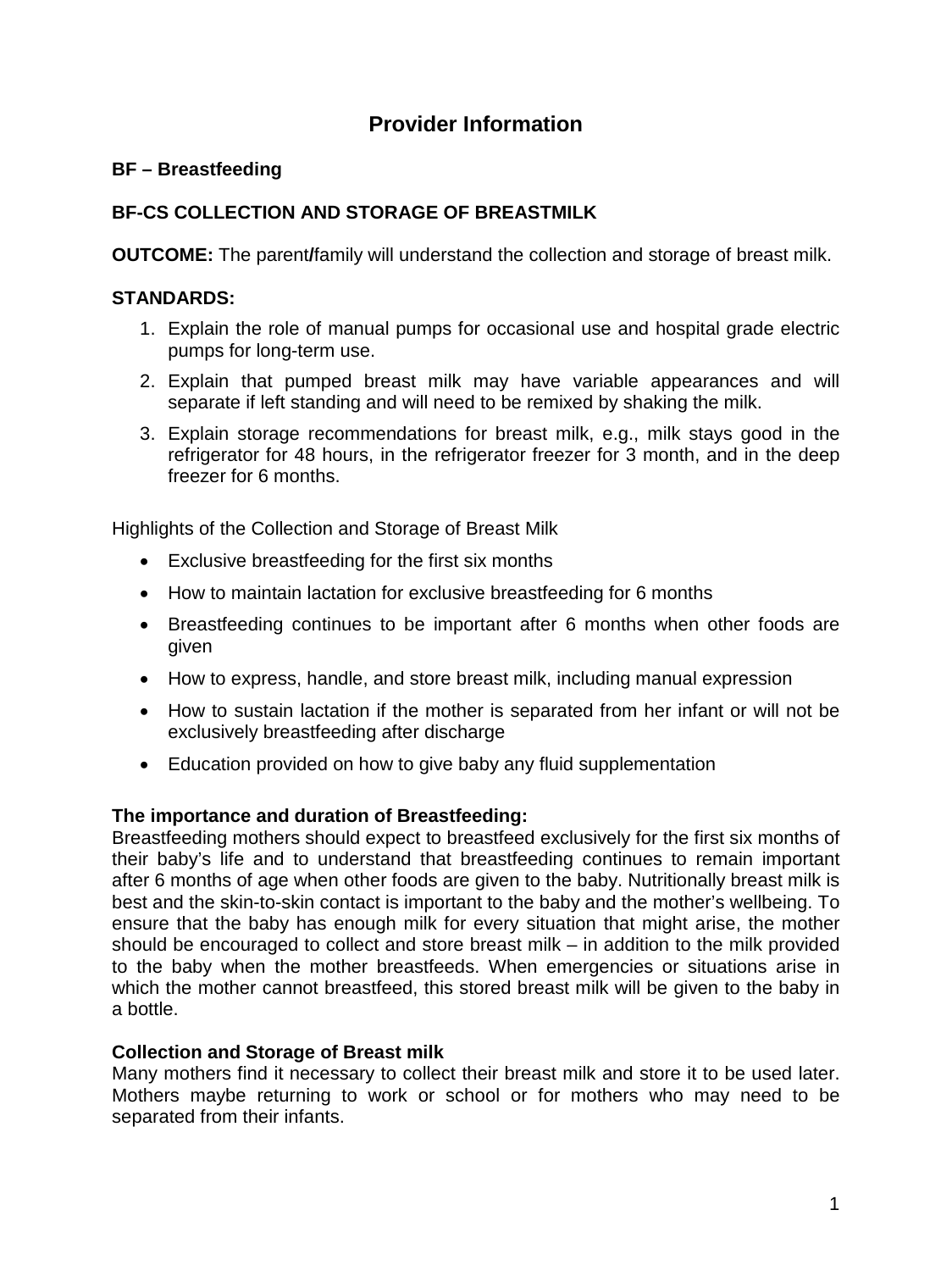## **Collecting Breast milk**

- Wash hands well with soap and water.
- Wash all the collecting bottles and breast pump parts that touch your breasts or the milk. Use hot, soapy water or a dishwasher. Rinse carefully. Air-dry on a clean towel. If your baby is premature or ill, the hospital may ask you to sterilize your pump parts.
- Read the instructions book that comes with your pump and follow the suggestions.
- Practice pumping when you are rested, relaxed and your breasts feel full. Once a day try to breastfeed your baby only on one side and pump the other breast. Or pump for a few minutes if your baby skips a feeding or breastfeeds for only a short while. Be sure to use the right size breast shield so that your nipple fits comfortably. Breast shields come in different sizes to fit all nipple sizes, from small to extra large.
- Employed moms can help their baby learn to take a bottle once breastfeeding is going well. It is best to wait for three (3) to four (4) weeks to introduce bottles. If you are having problems breastfeeding, as for help from lactation consultant or health care provider.
- Begin to pump to store milk one (1) to two (2) weeks before returning to work. Many employed moms use the fresh milk they pump at work for feedings the next day. They refrigerate Friday's milk for use on Monday. Save your frozen milk for emergencies.
- Pump three (3) times during an eight (8) hour work shift, or every three (3) hours you are away from your baby. Ten minutes of pumping during breaks and 15 minutes of pumping during lunch with a good pump will help protect your milk supply. If you cannot pump three (3) times, pump as much as you can during each day.
- Breastfeeding in the evening and on days off helps maintain your milk supply and protects your special bond with your baby.

### **Storing Breast milk**

- It is normal for pumped milk to vary in color, consistency and scent depending on your diet. Stored milk separates into layers. Cream will rise to the top. Gently swirl the warmed bottle to mix the milk layers.
- You can continue to add small amounts of cooled breast milk to the same refrigerated container throughout the day. Avoid adding warm milk to already cooled milk.
- Pumped milk may be added to frozen milk provided it is first chilled and the quantity is less than what is frozen.
- Store your milk in BPA-free breast milk collection bottles or in disposable bags specifically designed for breast milk.